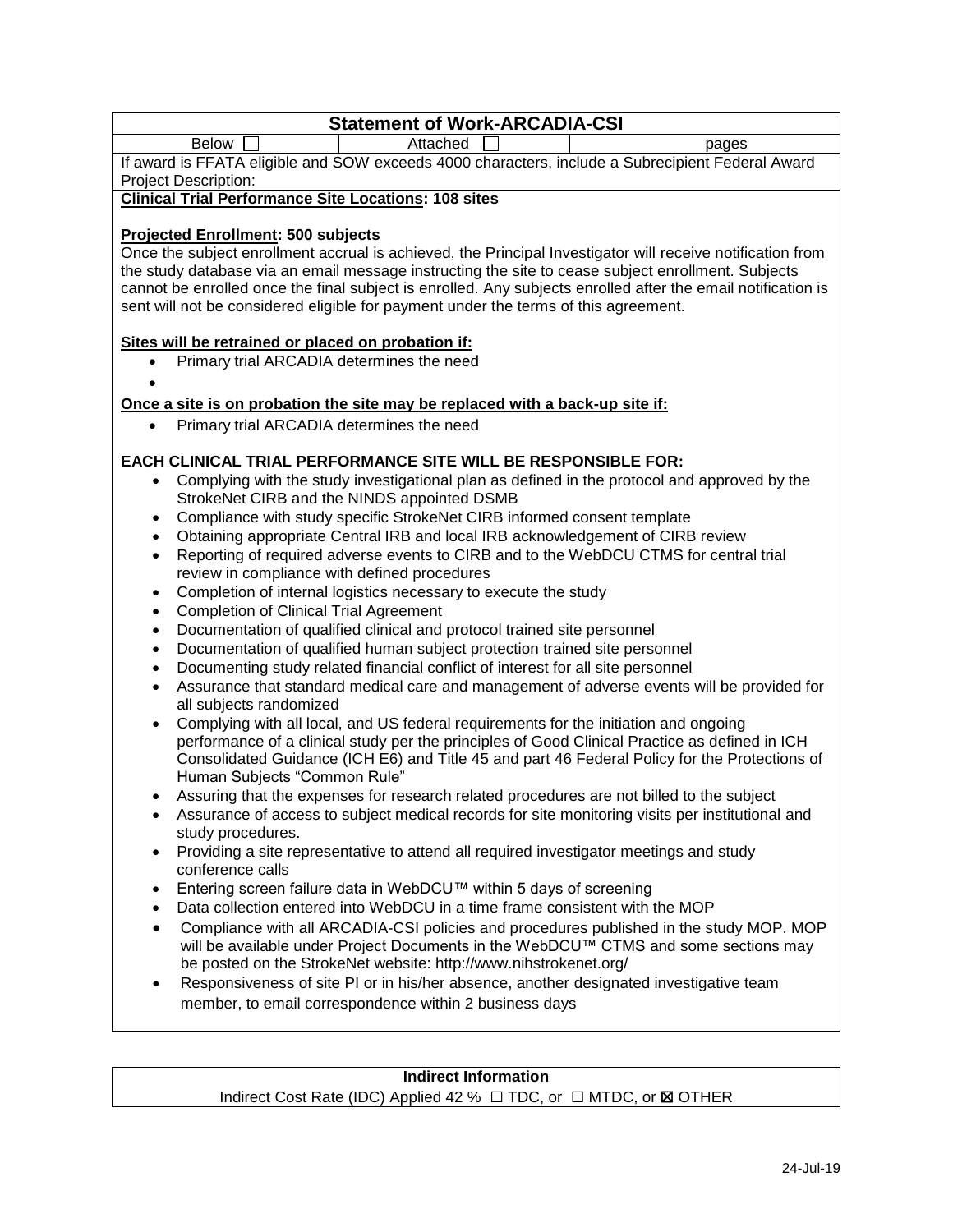- 1. A uniform institutional allowance was determined by the NCC for F&A recovery and was applied to applicable cost elements within each fixed unit per patient cost.
- 2. The NIH StrokeNet used the 29 Regional Coordinating Center on campus and off campus rates. Determined an average of each and averaged those two numbers which came out to 42%.
- 3. This is a fixed fee per patient clinical trial. All fixed price (fee) units will be inclusive of F & A costs recovery.
- 4. Clinical trial performance sites will not submit invoices to the NCC for any study activities completed. Payments for subject enrollment and other interval payments will be determined automatically for all milestone/tasks completed as confirmed by the WebDCU™ and StrokeNet NCC.

### **Site Start-up Payments**

A one-time non-refundable start-up payment totaling \$500 will be made (inclusive of IRB fees, as applicable) to each participating RCC or Satellite:

> **Payment 1** - Start-up payment is marked as ready to be paid when the site enrolls their first subject in WebDCU™.

#### **Per subject Payment Schedule**

Payments will be made at least quarterly, but not more frequently than once monthly.

The Maximum per subject payment is  $$2997 + ($1,259) = $4,256$  total. Indirect costs (42% StrokeNet F&A) shown in parentheses. All payments are contingent on receipt of eCRFs at the relevant study visit.

Payment will be divided into three increments per subject enrolled. Each payment will be inclusive of the 42% StrokeNet F&A where allowed.

### **Payment One**: **Baseline - \$281 + (\$118) = \$399 or \$1,367\* + (\$574) = \$1,941**

- Eligible subject has completed screening and baseline study requirements
- All data for screening, baseline are entered into WebDCU™
- All queries are resolved for the subject
- Subject payment reads "Ready" in WebDCU™
- \* Only if participant requires MR imaging (ie. if no MR imaging was done at time of stroke and was done solely for ARCADIA-CSI)

### **Payment Two: Year 1 - \$169 + (\$71) = \$240**

- All data for study visits are entered into WebDCU™
- All queries are resolved for the subject
- Subject Year 1 payment reads "Ready" in WebDCU™

### **Payment Three: Year 2 - \$169 + (\$71) = \$240**

- Completes all requirements for Year 2
- All data for study visits are entered into WebDCU™
- All queries are resolved for the subject
- Subject payment reads "Ready" in WebDCU™